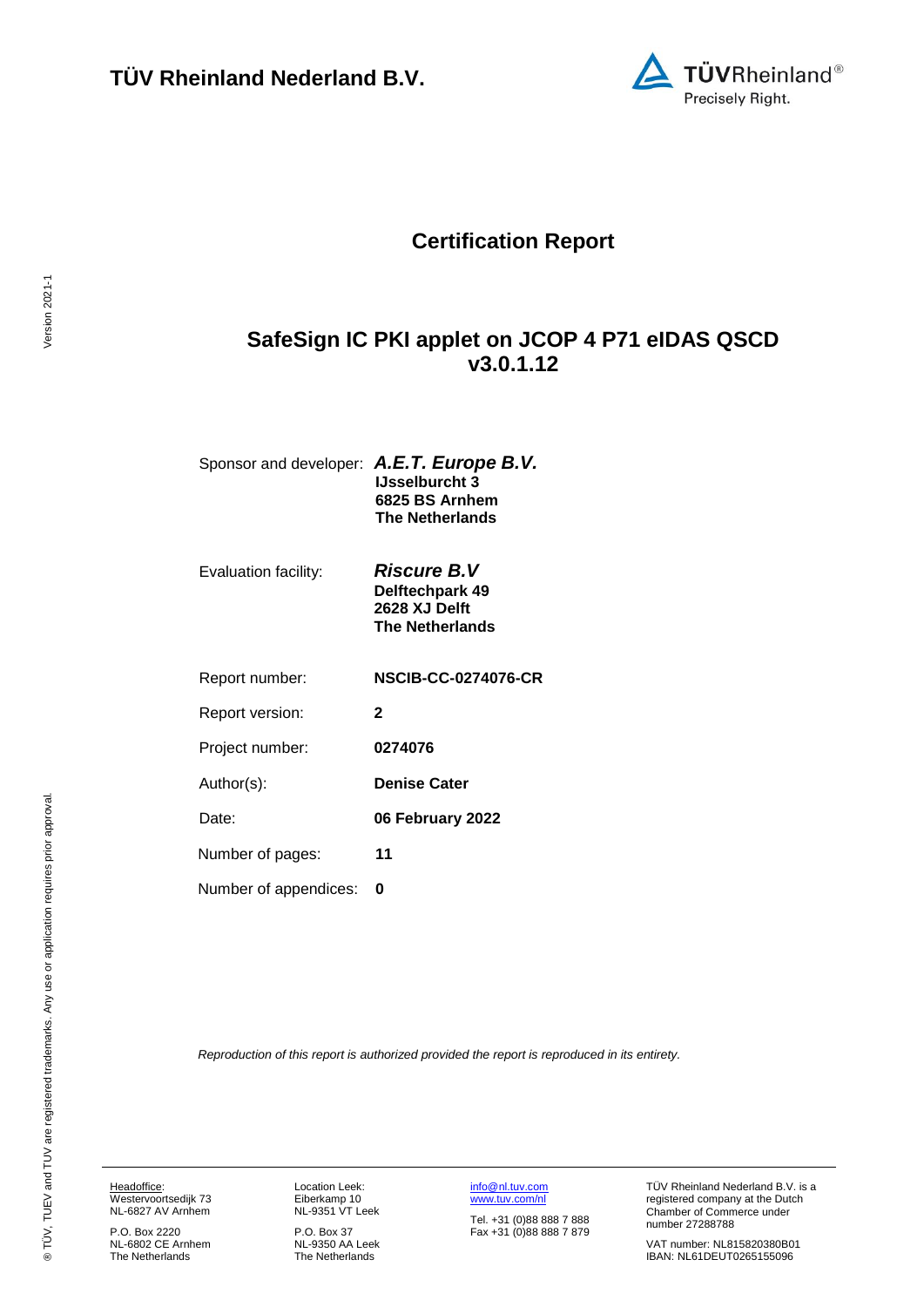

# **CONTENTS:**

| <b>Foreword</b>                                                                                                                                                                                                                                                                                                                                                                       |                                                                                                                              |
|---------------------------------------------------------------------------------------------------------------------------------------------------------------------------------------------------------------------------------------------------------------------------------------------------------------------------------------------------------------------------------------|------------------------------------------------------------------------------------------------------------------------------|
| <b>Recognition of the certificate</b>                                                                                                                                                                                                                                                                                                                                                 | 4                                                                                                                            |
| International recognition<br>European recognition                                                                                                                                                                                                                                                                                                                                     | 4<br>4                                                                                                                       |
| <b>Executive Summary</b><br>1                                                                                                                                                                                                                                                                                                                                                         | 5                                                                                                                            |
| 2 Certification Results                                                                                                                                                                                                                                                                                                                                                               | $6\phantom{1}6$                                                                                                              |
| 2.1<br>Identification of Target of Evaluation<br>2.2<br><b>Security Policy</b><br>2.3<br>Assumptions and Clarification of Scope<br>2.4<br>Architectural Information<br>2.5<br>Documentation<br>2.6<br><b>IT Product Testing</b><br>2.7<br>Re-used evaluation results<br>2.8<br><b>Evaluated Configuration</b><br>Results of the Evaluation<br>2.9<br>2.10<br>Comments/Recommendations | 6<br>$\,6$<br>$\,$ 6 $\,$<br>$\,6$<br>$\overline{7}$<br>$\overline{\mathbf{7}}$<br>$\, 8$<br>$\, 8$<br>$\boldsymbol{9}$<br>9 |
| 3 Security Target                                                                                                                                                                                                                                                                                                                                                                     | 10                                                                                                                           |
| <b>Definitions</b><br>4                                                                                                                                                                                                                                                                                                                                                               | 10                                                                                                                           |
| 5<br><b>Bibliography</b>                                                                                                                                                                                                                                                                                                                                                              | 11                                                                                                                           |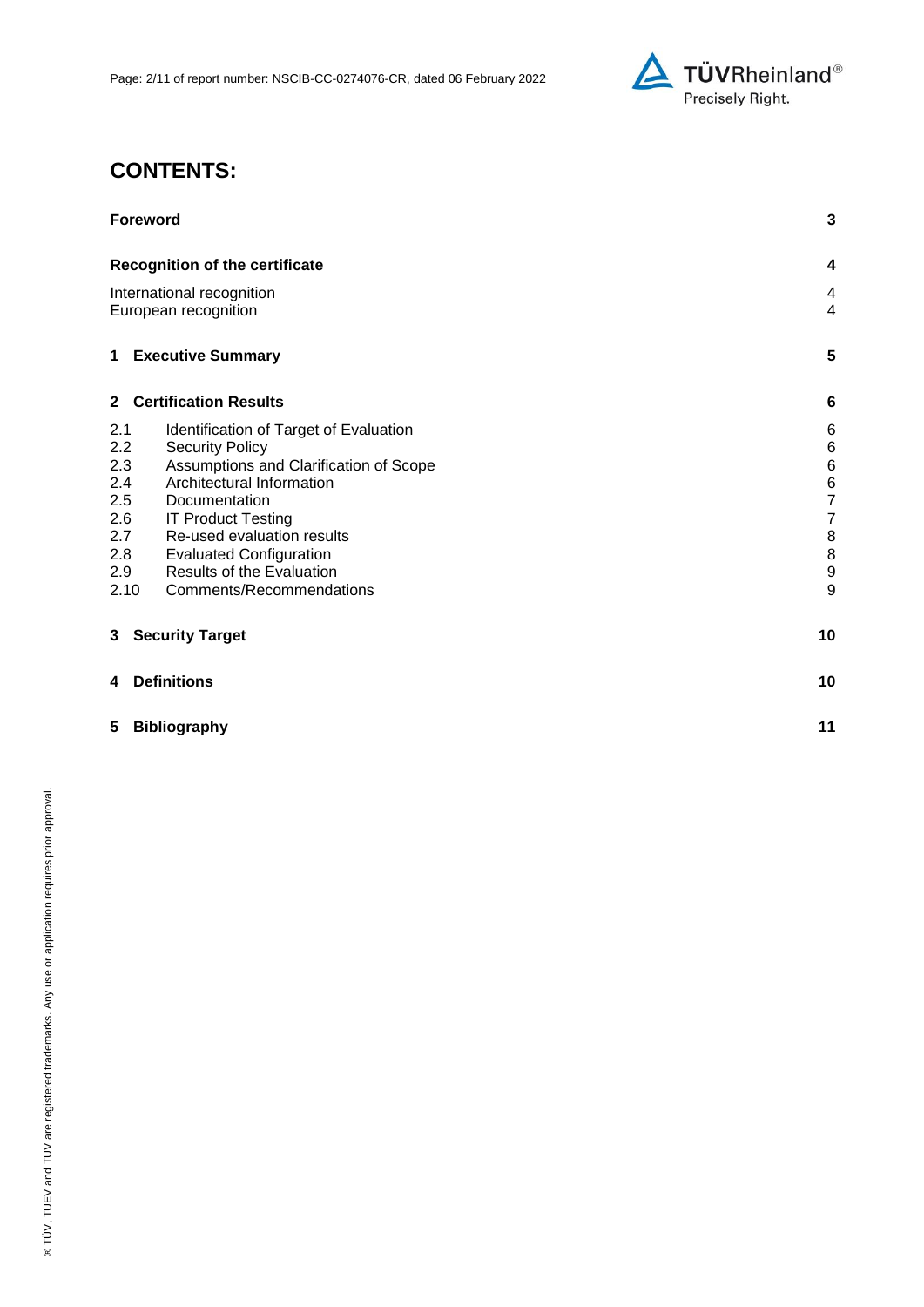

# **Foreword**

The Netherlands Scheme for Certification in the Area of IT Security (NSCIB) provides a third-party evaluation and certification service for determining the trustworthiness of Information Technology (IT) security products. Under this NSCIB, TUV Rheinland Nederland B.V. has the task of issuing certificates for IT security products, as well as for protection profiles and sites.

Part of the procedure is the technical examination (evaluation) of the product, protection profile or site according to the Common Criteria assessment guidelines published by the NSCIB. Evaluations are performed by an IT Security Evaluation Facility (ITSEF) under the oversight of the NSCIB Certification Body, which is operated by TÜV Rheinland Nederland B.V. in cooperation with the Ministry of the Interior and Kingdom Relations.

An ITSEF in the Netherlands is a commercial facility that has been licensed by TÜV Rheinland Nederland B.V. to perform Common Criteria evaluations; a significant requirement for such a license is accreditation to the requirements of ISO Standard 17025 "General requirements for the accreditation of calibration and testing laboratories".

By awarding a Common Criteria certificate, TÜV Rheinland Nederland B.V. asserts that the product or site complies with the security requirements specified in the associated (site) security target, or that the protection profile (PP) complies with the requirements for PP evaluation specified in the Common Criteria for Information Security Evaluation. A (site) security target is a requirements specification document that defines the scope of the evaluation activities.

The consumer should review the (site) security target or protection profile, in addition to this certification report, in order to gain an understanding of any assumptions made during the evaluation, the IT product's intended environment, its security requirements, and the level of confidence (i.e., the evaluation assurance level) that the product or site satisfies the security requirements stated in the (site) security target.

Reproduction of this report is authorized provided the report is reproduced in its entirety.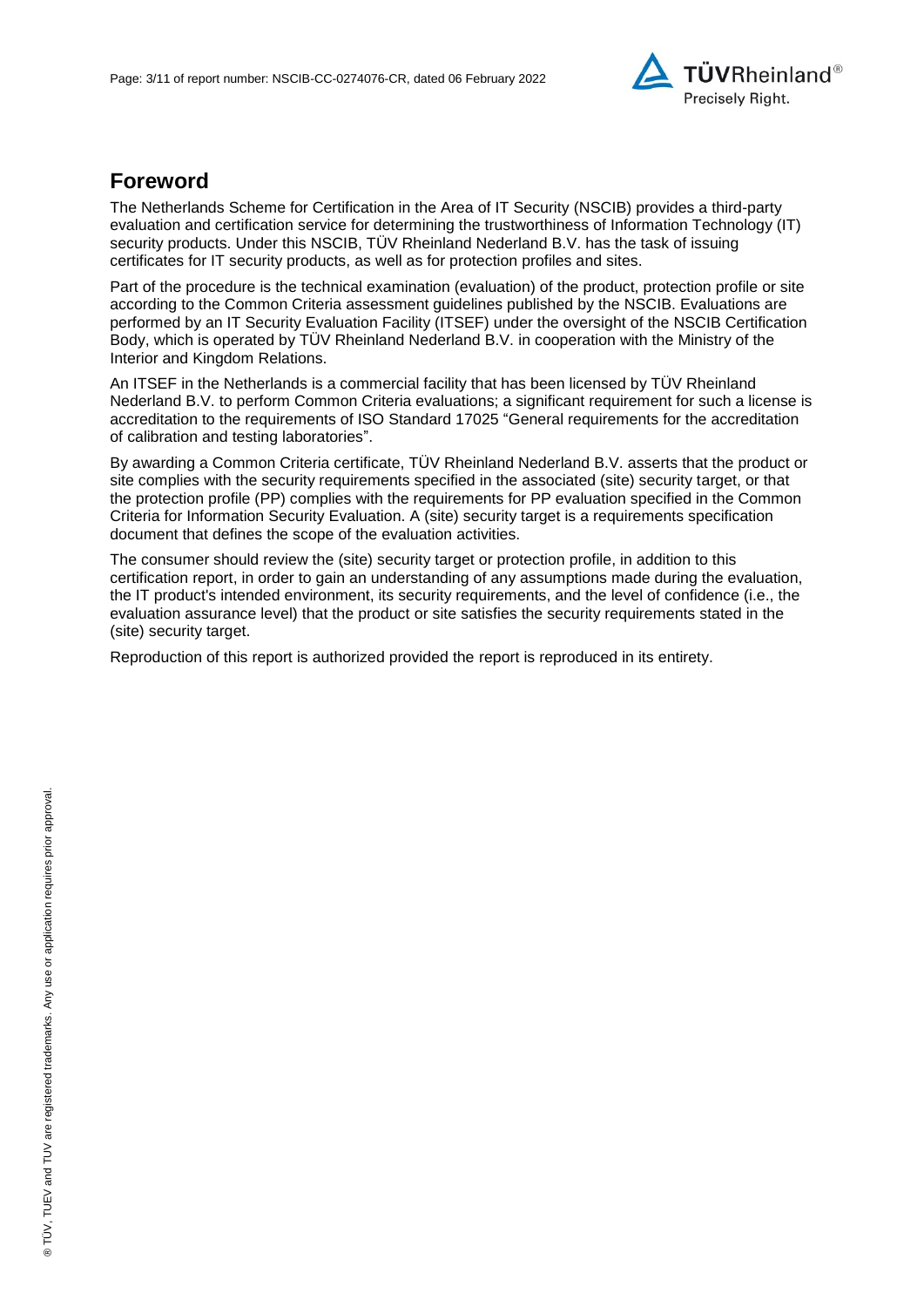

# **Recognition of the certificate**

Presence of the Common Criteria Recognition Arrangement and SOG-IS logos on the certificate indicates that this certificate is issued in accordance with the provisions of the CCRA and the SOG-IS agreement and will be recognised by the participating nations.

#### **International recognition**

The CCRA has been signed by the Netherlands in May 2000 and provides mutual recognition of certificates based on the CC. Starting September 2014 the CCRA has been updated to provide mutual recognition of certificates based on cPPs (exact use) or STs with evaluation assurance components up to and including EAL2+ALC\_FLR. The current list of signatory nations and approved certification schemes can be found on: [http://www.commoncriteriaportal.org.](http://www.commoncriteriaportal.org/)

## **European recognition**

The European SOGIS-Mutual Recognition Agreement (SOGIS-MRA) version 3 effective from April 2010 provides mutual recognition of Common Criteria and ITSEC certificates at a basic evaluation level for all products. A higher recognition level for evaluation levels beyond EAL4 (resp. E3-basic) is provided for products related to specific technical domains. This agreement was initially signed by Finland, France, Germany, The Netherlands, Norway, Spain, Sweden and the United Kingdom. Italy joined the SOGIS-MRA in December 2010. The current list of signatory nations, approved certification schemes and the list of technical domains for which the higher recognition applies can be found on: [http://www.sogisportal.eu.](http://www.sogisportal.eu/)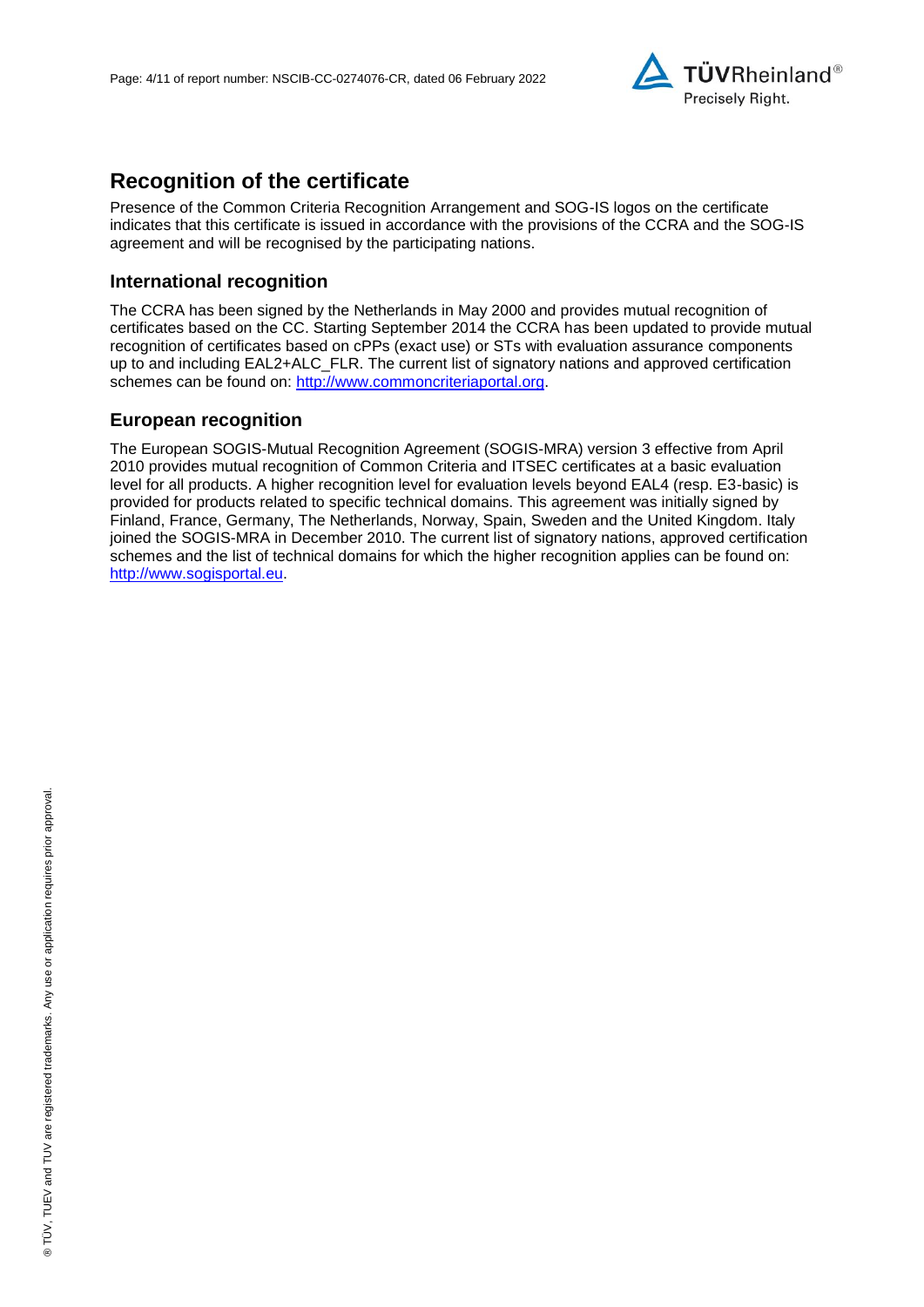<span id="page-4-2"></span>

# **1 Executive Summary**

This Certification Report states the outcome of the Common Criteria security evaluation of the [SafeSign IC PKI applet on JCOP 4 P71 eIDAS QSCD v3.0.1.12.](#page-0-2) The developer of the [SafeSign IC](#page-0-2)  [PKI applet on JCOP 4 P71 eIDAS QSCD v3.0.1.12](#page-0-2) is [A.E.T. Europe B.V.](#page-0-3) located in Arnhem, The Netherlands and they also act as the sponsor of the evaluation and certification. A Certification Report is intended to assist prospective consumers when judging the suitability of the IT security properties of the product for their particular requirements.

The TOE consists of a Java Card applet on top of a Java Card OS and native OS on top of a micro controller. The applet provides PKI and PKCS#15 functionality. The TOE provides the functionality of an eIDAS QSCD with protection of private key material and qualified certificates. In order for applications to communicate with the TOE, the appropriate middleware is required.

The TOE is intended to be used as a portable personal electronic signature creation device in a managed IT environment where the electronic signature is used as proof of authenticity and/or presence of the signatory. The TOE interacts with the environment by means of standard smart card interfaces.

The signatory is required to provide authentication information to the TOE before it creates an electronic signature, thereby preventing unauthorized use of the TOE. The TOE is typically a smart card form factor and could carry printed information about the signatory. This Java Card is a composite.

The TOE may also be used as a qualified seal creation device to create (advanced electronic seals. Therefore, any reference to QSCD in this report should be understood to refer to both qualified signature and seal creation devices.

The TOE has been evaluated by Riscure B.V. located in Delft, The Netherlands. The evaluation was completed on 20 April 2021 with the approval of the ETR. The certification procedure has been conducted in accordance with the provisions of the Netherlands Scheme for Certification in the Area of IT Security *[NSCIB]*.

The scope of the evaluation is defined by the security target *[ST]*, which identifies assumptions made during the evaluation, the intended environment for the [SafeSign IC PKI applet on JCOP 4 P71 eIDAS](#page-0-2)  [QSCD v3.0.1.12,](#page-0-2) the security requirements, and the level of confidence (evaluation assurance level) at which the product is intended to satisfy the security requirements. Consumers of the [SafeSign IC](#page-0-2)  [PKI applet on JCOP 4 P71 eIDAS QSCD v3.0.1.12](#page-0-2) are advised to verify that their own environment is consistent with the security target, and to give due consideration to the comments, observations and recommendations in this certification report.

<span id="page-4-0"></span>The results documented in the evaluation technical report *[ETR]<sup>1</sup>* for this product provides sufficient evidence that the TOE meets the EAL4 augmented (EA[L4+](#page-4-0)) assurance requirements for the evaluated security functionality. This assurance level is augmented with AVA\_VAN.5 (Advanced methodical vulnerability analysis).

<span id="page-4-1"></span>The evaluation was conducted using the Common Methodology for Information Technology Security Evaluation, Version 3.1 Revision 5 and *[CEM]* for conformance to the Common Criteria for Information Technology Security Evaluation, version 3.1 Revision [5](#page-4-1) *[CC]* (Parts I, II and III).

TÜV Rheinland Nederland B.V., as the NSCIB Certification Body, declares that the evaluation meets all the conditions for international recognition of Common Criteria Certificates and that the product will be listed on the NSCIB Certified Products list. It should be noted that the certification results only apply to the specific version of the product as evaluated.

Version 2 of this Certification Report was generated in support of the eIDAS publication of this TOE.

l

<sup>&</sup>lt;sup>1</sup> The Evaluation Technical Report contains information proprietary to the developer and/or the evaluator, and is not releasable for public review.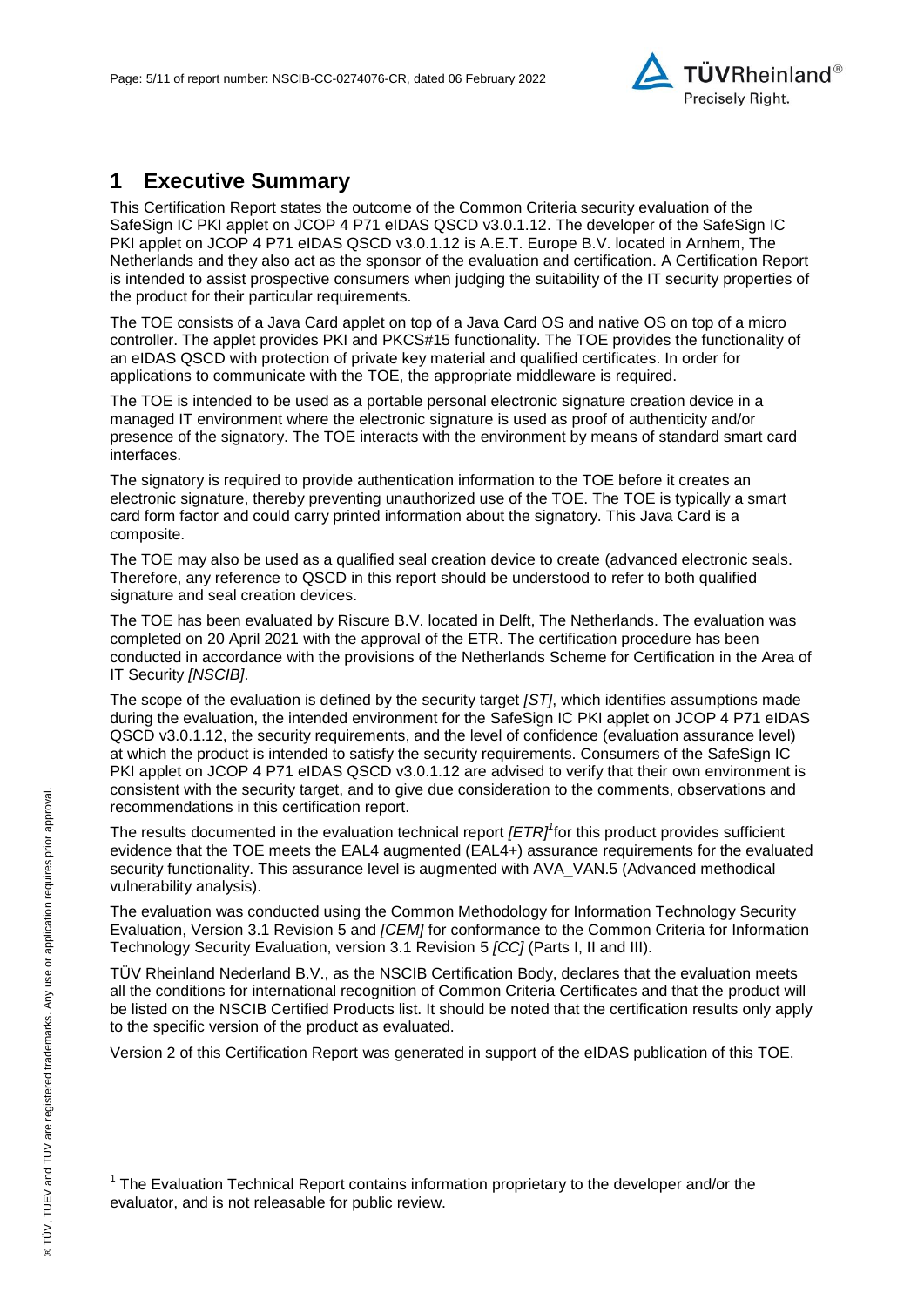

# **2 Certification Results**

### *2.1 Identification of Target of Evaluation*

The Target of Evaluation (TOE) for this evaluation is the [SafeSign IC PKI applet on JCOP 4 P71](#page-0-2)  [eIDAS QSCD v3.0.1.12](#page-0-2) from [A.E.T. Europe B.V.](#page-0-3) located in [Arnhem, The Netherlands.](#page-4-2)

The TOE is comprised of the following main components:

| <b>Delivery</b><br>item type | <b>Identifier</b>                               | Version   |
|------------------------------|-------------------------------------------------|-----------|
| Hardware<br>and<br>Software  | SafeSign IC PKI applet on JCOP 4 P71 eIDAS QSCD | V3.0.1.12 |

To ensure secure usage a set of guidance documents is provided together with the [SafeSign IC PKI](#page-0-2)  [applet on JCOP 4 P71 eIDAS QSCD v3.0.1.12.](#page-0-2) Details can be found in section [2.5](#page-6-0) of this report.

## *2.2 Security Policy*

The TOE is a composite TOE, consisting of the SafeSign IC PKI applet on (underlying Java Card platform) NXP JCOP 4 P71. The TOE is a Smart Card Integrated Circuit with Embedded Software and SafeSign IC PKI applet, which provides QSCD functionality in accordance to *[EU-REG]*.

The TOE claims compliancy to EN 419 211 Parts 2-3 (Signature Protection Profiles *[EN419211-2]* and *[EN419211-3]*).

### *2.3 Assumptions and Clarification of Scope*

#### **2.3.1 Assumptions**

The assumptions defined in the Security Target are not covered by the TOE itself. These aspects lead to specific Security Objectives to be fulfilled by the TOE-Environment. Detailed information on these security objectives that must be fulfilled by the TOE environment can be found in section 4.2 of the *[ST]*.

#### **2.3.2 Clarification of scope**

The evaluation did not reveal any threats to the TOE that are not countered by the evaluated security functions of the product.

#### *2.4 Architectural Information*

The overview of the composite TOE can be found in the figure below. The TOE boundary is indicated by the dashed line. In this boundary are:

- The Secure IC with cryptographic library (CL) combined with the Java Card OS, is the already certified component of the TOE.
- The SafeSign IC PKI applet eIDAS QSCD implementing the TSF.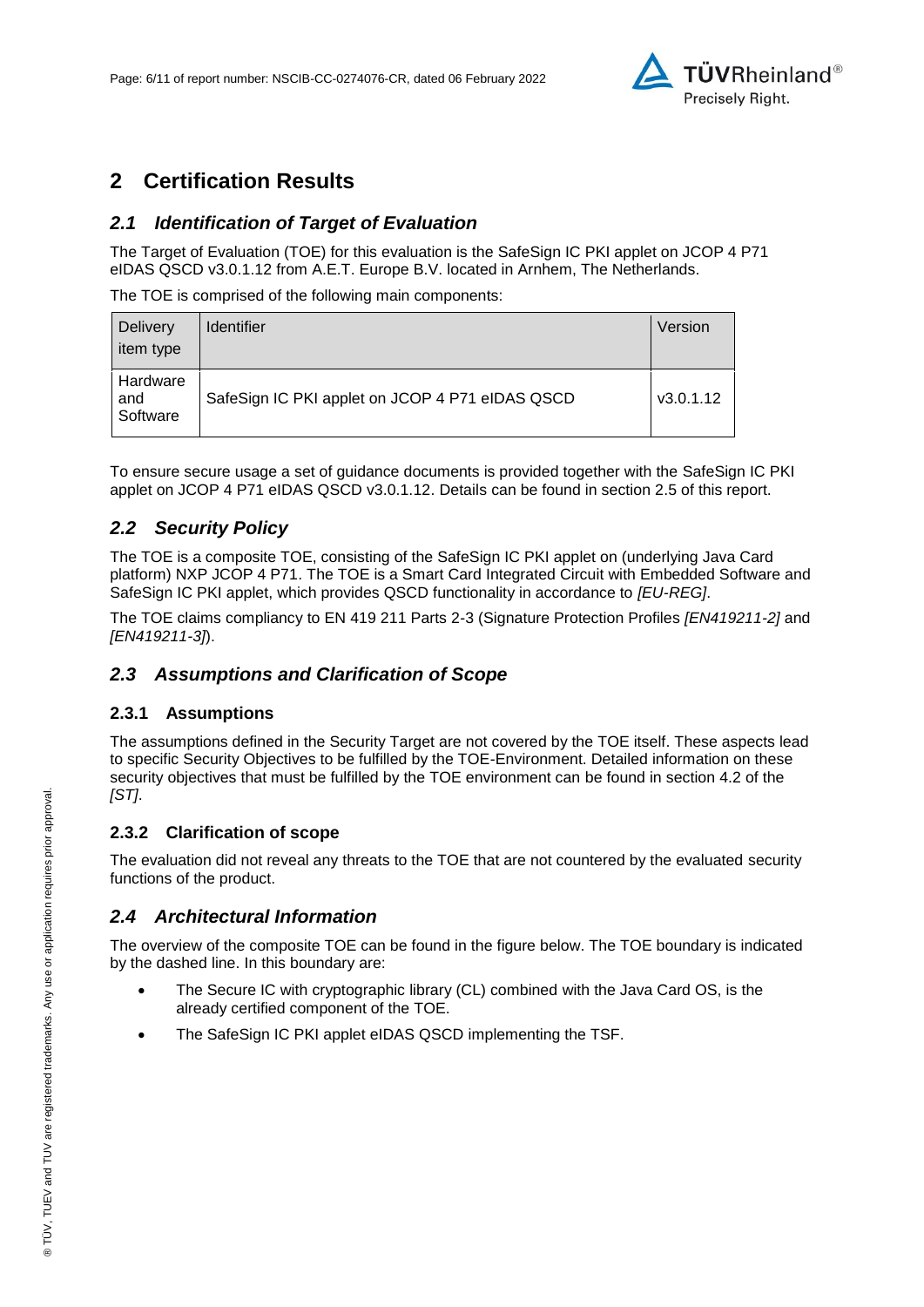



## <span id="page-6-0"></span>*2.5 Documentation*

The following documentation is provided with the product by the developer to the customer:

| <b>Identifier</b>                                                                                  | Version                     |
|----------------------------------------------------------------------------------------------------|-----------------------------|
| Operational Guidance SafeSign IC eIDAS QSCD on JCOP 4 P71                                          | v1.2, 12 April 2021         |
| Preparative Procedures SafeSign IC eIDAS QSCD on JCOP 4<br>P71                                     | v1.2, 12 April 2021         |
| SafeSign IC PKI Applet v3 Interface Specification                                                  | v3.4, generated with applet |
| <b>Test Report</b>                                                                                 | N/A, generated with applet  |
| Information file                                                                                   | N/A, generated with applet  |
| The public key matching the private key used to sign the<br>application binary file of the applet. | N/A, generated with applet  |

## *2.6 IT Product Testing*

Testing (depth, coverage, functional tests, independent testing): The evaluators examined the developer's testing activities documentation and verified that the developer has met their testing responsibilities.

## **2.6.1 Testing approach and depth**

The developer has performed extensive testing on functional specification, subsystem and module level. The testing was largely automated using industry standard and proprietary test suites. Test scripts were extensively used to verify that the functions return the expected values.

The evaluators witnessed execution of a selection of the developer tests at the developer site. The developer provided samples for the testing performed by the evaluators using the Riscure test environment.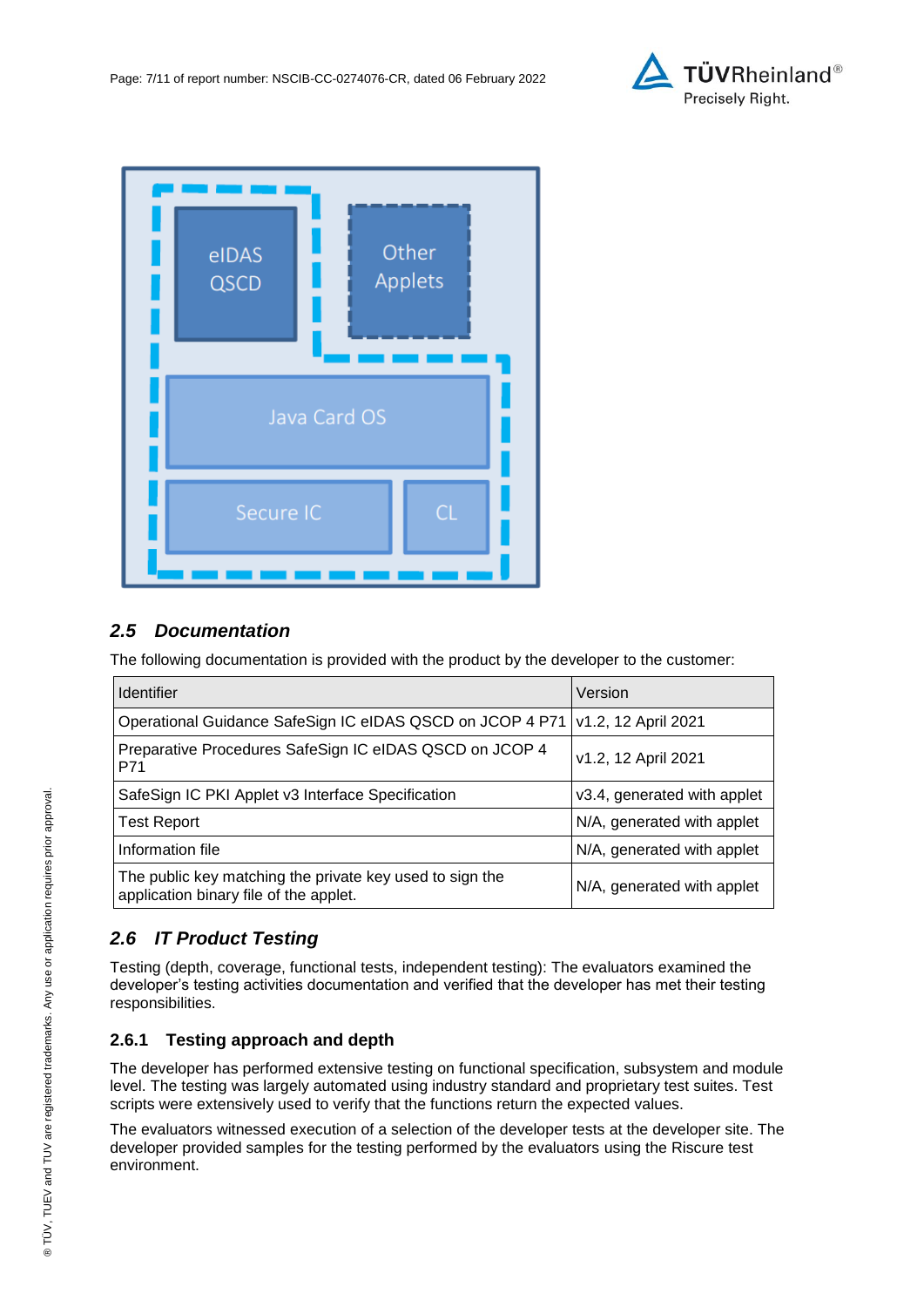

The underlying hardware and crypto-library test results are extendable to composite evaluations, as the underlying platform is operated according to its guidance and the composite evaluation requirements are met.

### **2.6.2 Independent Penetration Testing**

The evaluator independent penetration tests were conducted according to the following vulnerability analysis approach:

- Consideration of Riscure attack repository, which is an internal repository of potential attacks maintained on the basis of the expert knowledge amassed within Riscure.
- Analysis of the TOE design and implementation for resistance against the JIL attacks.
- Analysis of the TOE in its intended environment to check whether the developer vulnerability analysis in ARC has assessed all information.
- The evaluators concluded that a small number of areas could be potentially vulnerable for attackers possessing a high attack potential. Consequently practical penetration testing was performed.

The total test effort expended by the evaluators was 2 weeks. During that test campaign 100% of the total time was spend on Perturbation attacks.

#### **2.6.3 Test Configuration**

Developer and evaluator testing was performed on the TOE as defined in Section 2.1 above, identified using the Get data command "0X00CA010304" the result of which was "0300010C9000".

Evaluator testing was performed on samples taken from two batches provided by the developer. The differences between the batches (configuration and preparation only) have been analysed and confirmed to have no impact on the test results.

### **2.6.4 Testing Results**

The testing activities, including configurations, procedures, test cases, expected results and observed results are summarised in the *[ETR]*, with references to the documents containing the full details.

The developer's tests and the independent functional tests produced the expected results, giving assurance that the TOE behaves as specified in its *[ST]* and functional specification.

No exploitable vulnerabilities were found with the independent penetration tests.

The algorithmic security level of cryptographic functionality has not been rated in this certification process, but the current consensus on the algorithmic security level in the open domain, i.e. from the current best cryptanalytic attacks published, has been taken into account. The strength of the implementation of the cryptographic functionality has been assessed as part of the evaluation of the underlying JCOP 4 P71 Java Card Platform (see *[HW-CERT]*).

All key sizes specified for the SafeSign IC PKI applet in the *[ST]* have sufficient cryptographic strength for satisfying the AVA\_VAN.5 "high attack potential". However, it should be noted that the underlying JCOP 4 P71 platform supports a wider range of key sizes (see *[HW-ST]*), including those with lesser algorithmic security level than 100 bits as the minimum required for high attack potential (AVA\_VAN.5).

### *2.7 Re-used evaluation results*

There is no re-use of evaluation results in this certification.

One virtual site audit was performed as part of this evaluation.

## *2.8 Evaluated Configuration*

The TOE is defined uniquely by its name and version number [SafeSign IC PKI applet on JCOP 4 P71](#page-0-2)  [eIDAS QSCD v3.0.1.12.](#page-0-2)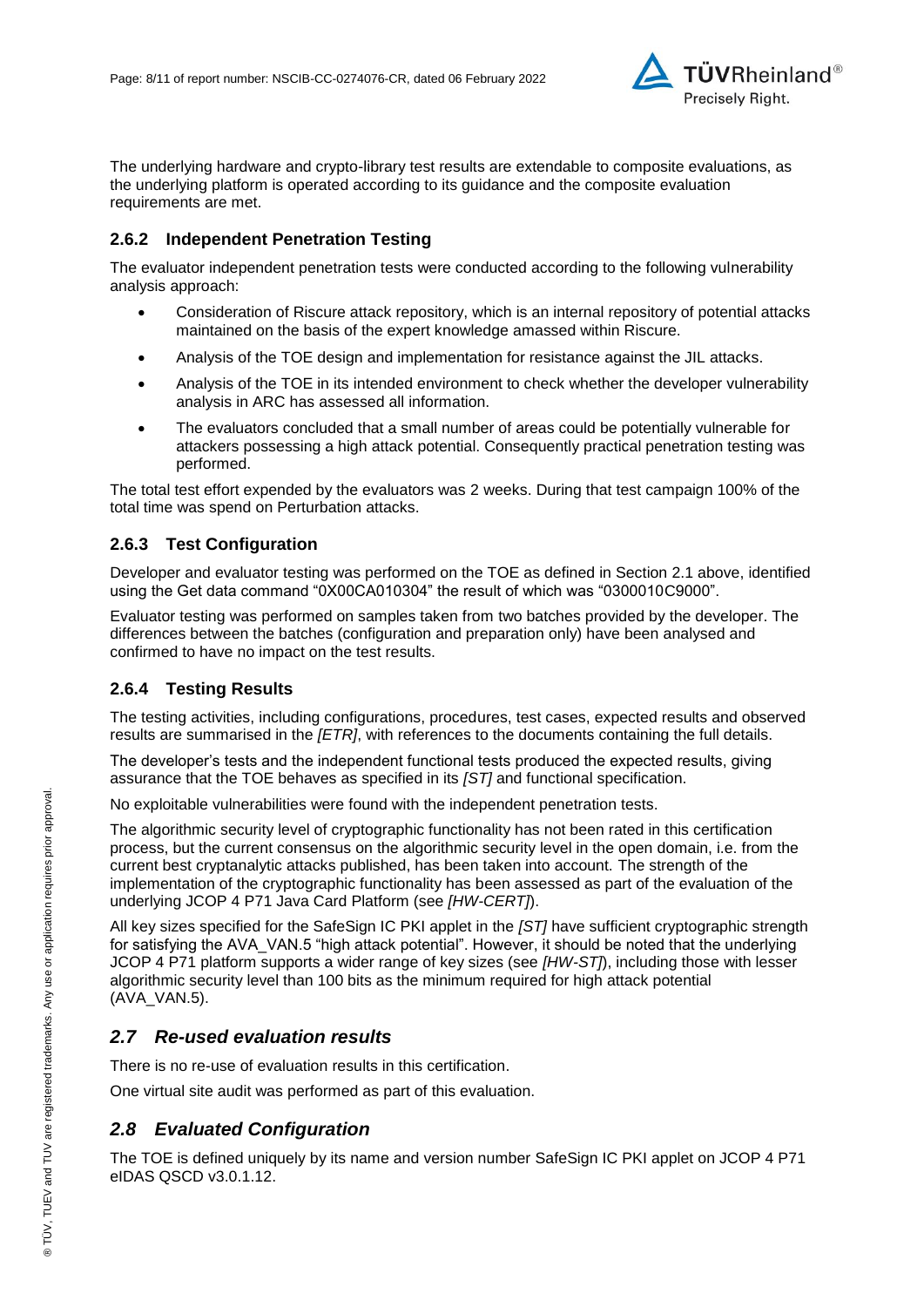

## *2.9 Results of the Evaluation*

The evaluation lab documented their evaluation results in the *[ETR]*, which references an ASE Intermediate Report and other evaluator documents.

The verdict of each claimed assurance requirement is "**Pass**".

Based on the above evaluation results the evaluation lab concluded the [SafeSign IC PKI applet on](#page-0-2)  [JCOP 4 P71 eIDAS QSCD v3.0.1.12,](#page-0-2) to be **CC Part 2 extended, CC Part 3 conformant**, and to meet the requirements of **EAL [4](#page-4-0) augmented with AVA\_VAN.5**. This implies that the product satisfies the security requirements specified in Security Target *[ST]*.

The Security Target claims 'strict' conformance to the Protection Profiles *[EN419211-2]* and *[EN419211-3]*.

#### *2.10 Comments/Recommendations*

The user guidance as outlined in section 2.5 contains necessary information about the usage of the TOE. Certain aspects of the TOE's security functionality, in particular the countermeasures against attacks, depend on accurate conformance to the user guidance of both the software and the hardware part of the TOE. There are no particular obligations or recommendations for the user apart from following the user guidance. Please note that the documents contain relevant details with respect to the resistance against certain attacks.

In addition all aspects of assumptions, threats and policies as outlined in the Security Target not covered by the TOE itself need to be fulfilled by the operational environment of the TOE.

The customer or user of the product shall consider the results of the certification within his system risk management process. In order for the evolution of attack methods and techniques to be covered, he should define the period of time until a re-assessment for the TOE is required and thus requested from the sponsor of the certificate.

The Applet-TOE does not implement any cryptographic mechanisms; it uses those of the certified underlying platform, as reported in *[HW-CERT].*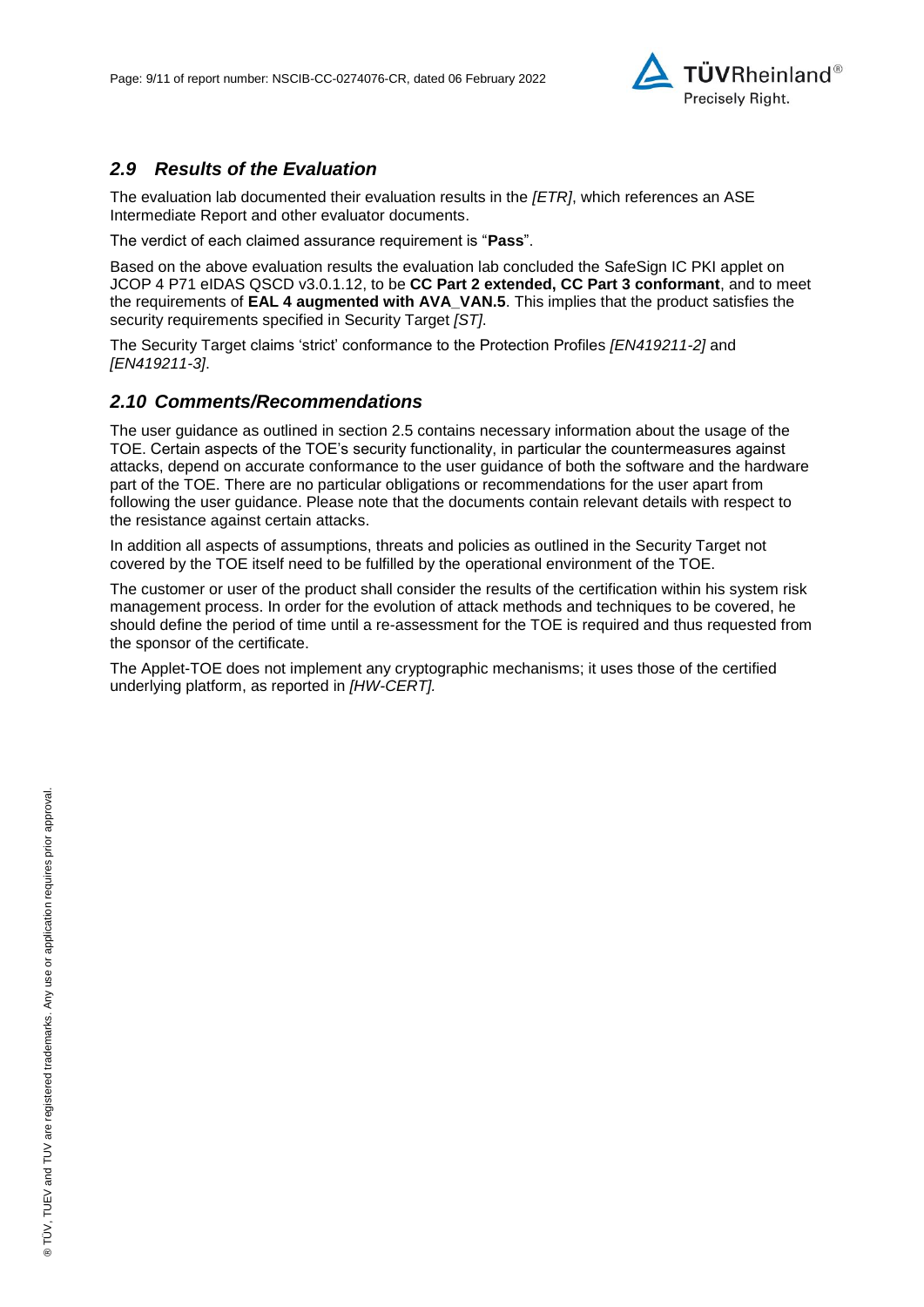

# **3 Security Target**

The SafeSign IC PKI applet on JCOP 4 [P71 eIDAS QSCD Security Target v1.5, 12 April 2021](#page-10-0) *[ST]* is included here by reference.

## **4 Definitions**

This list of Acronyms and the glossary of terms contains elements that are not already defined by the CC or CEM:

| IT           | Information Technology                                          |
|--------------|-----------------------------------------------------------------|
| <b>ITSEF</b> | <b>IT Security Evaluation Facility</b>                          |
| JIL          | Joint Interpretation Library                                    |
| <b>NSCIB</b> | Netherlands Scheme for Certification in the area of IT security |
| <b>PP</b>    | <b>Protection Profile</b>                                       |
| QSCD         | <b>Qualified Signature Creation Device</b>                      |
| <b>TOE</b>   | <b>Target of Evaluation</b>                                     |